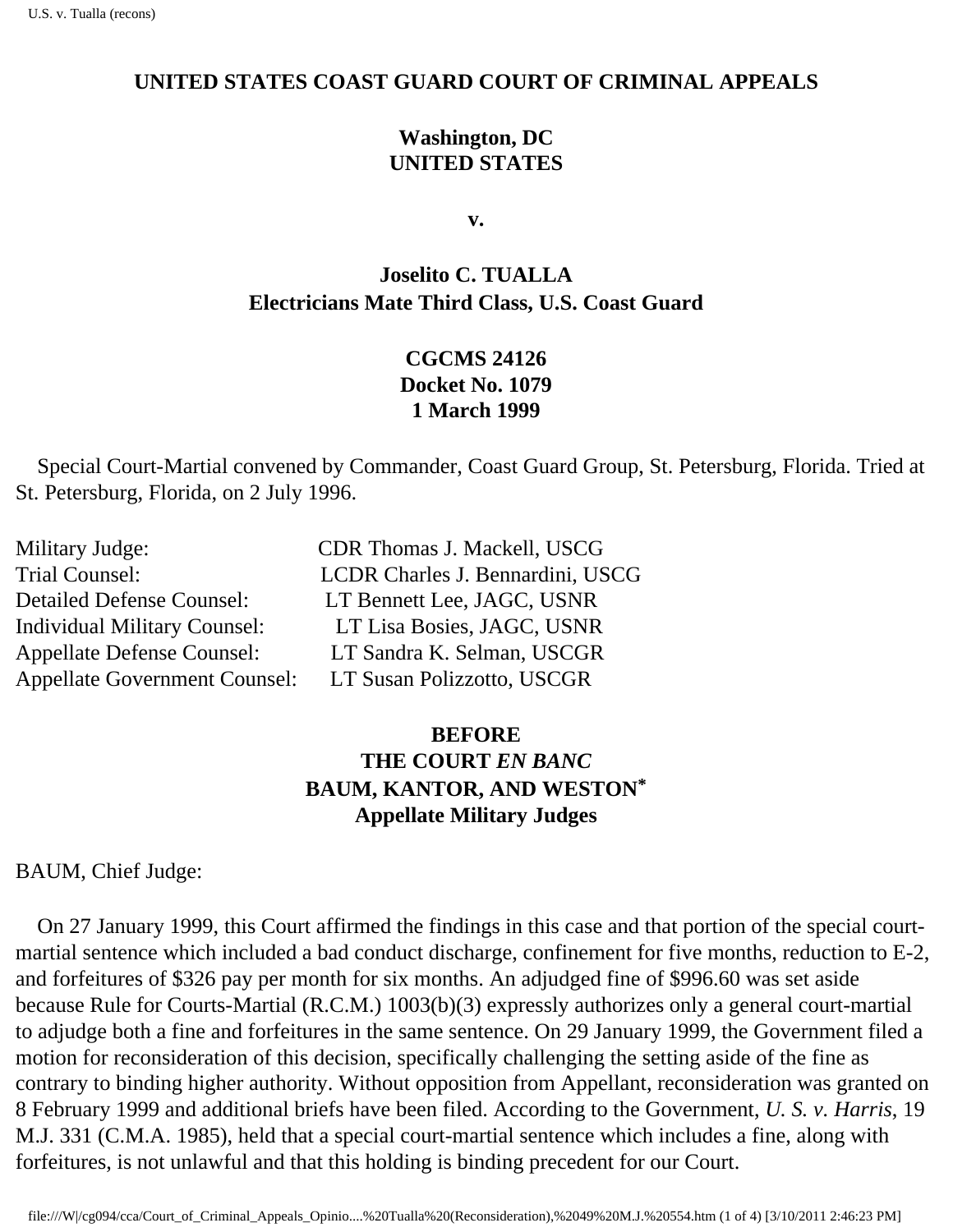Rather than a holding that is binding, we see the discussion of fines and forfeitures in *Harris* to be *obiter dicta*, since the discussion of that issue was not essential to the determination by the Court to order an evidentiary hearing pursuant to *U. S. v. Dubay*, 17 U.S.C.M.A. 147, 37 C.M.R. 411 (1967) on an entirely different matter and to ultimately set aside the Army Court of Military Review s decision as to two specifications and the sentence, and return the record for either a rehearing or reassessment of the sentence.2 These actions related solely to an issue concerning the admissibility of a pretrial statement by the accused and had nothing to do with a fine and forfeitures. The definition of *dictum* in Black s Law Dictionary, Fifth Edition, includes the following explanation: "Statements and comments in an opinion concerning some rule of law or legal proposition not necessarily involved nor essential to determination of the case in hand are obiter dicta, and lack the force of an adjudication." We believe the fines and forfeitures portion of the *Harris* opinion falls squarely within this definition. Notwithstanding our view that *Harris* does not constitute binding precedent on the question whether a special court-martial has authority to adjudge a fine and forfeitures in the same sentence, the treatment of this subject by our higher Court needs to be considered as guidance bearing on the action we should take.

 In *U.S. v. Harris*, the Court of Military Appeals looked at the provision relating to fines in the applicable *Manual for Courts-Martial*, *United States,* (*MCM*), at the time, Paragraph 126h(3), *MCM*  1969 (Rev.), which authorized only general courts-martial to impose both a fine and forfeitures, and surmised that any implication from that provision that special courts-martial lack the power to adjudge forfeitures and a fine in the same sentence, "leads to an illogical result which the President would never have intended." *Harris* at 332. In the Court s view, if the President was willing to allow special courtsmartial to adjudge fines up to the amount allowed for forfeitures, "no reason would exist for him to prohibit the combination of forfeitures with a fine." *Id*. at 332. We are not convinced that in 1969, when the *Manual* provision was promulgated, the President had no valid reason for prohibiting special courtsmartial from combining these punishments, given the history of fines as punishment in the military. See *U.S. v. Papenhagen*, 29 C.M.R. 890 (A.F.B.R. 1960). Today, we discern a new reason for maintaining this prohibition and, possibly, extending it to fines standing alone, when a bad conduct discharge and confinement are also included in the special court-martial sentence. As a result of a 1996 amendment to the UCMJ, Article 58b requires forfeiture of the maximum two-thirds pay during confinement, whenever a special court-martial imposes a bad conduct discharge along with confinement. In that event, the addition of a fine could very well cause the combination of fine and forfeitures to exceed the special court-martial s maximum two-thirds pay per month for six months.

 In any event, we are not sure a court has authority to overrule the President s action with regard to punishment limits simply because a reason for a particular sentence rule is not readily apparent. For that matter, it is not at all clear that a Court has the power to substitute its judgment in this area for that of the President for any reason. As the U.S. Supreme Court said in *U.S. v. Evans*, 333 U.S. 483, 486; 68 S.Ct. 634, 636 (1948) "In our system, so far at least as concerns federal powers, defining crimes and fixing penalties are legislative, not judicial, functions." The legislative function of setting punishment limits for special courts-martial and for particular offenses has been Constitutionally delegated by Congress to the President through Articles 19 and 56, UCMJ. *U.S. v Turner*, 30 M.J. 1276 (N.M.C.M.R. 1990). In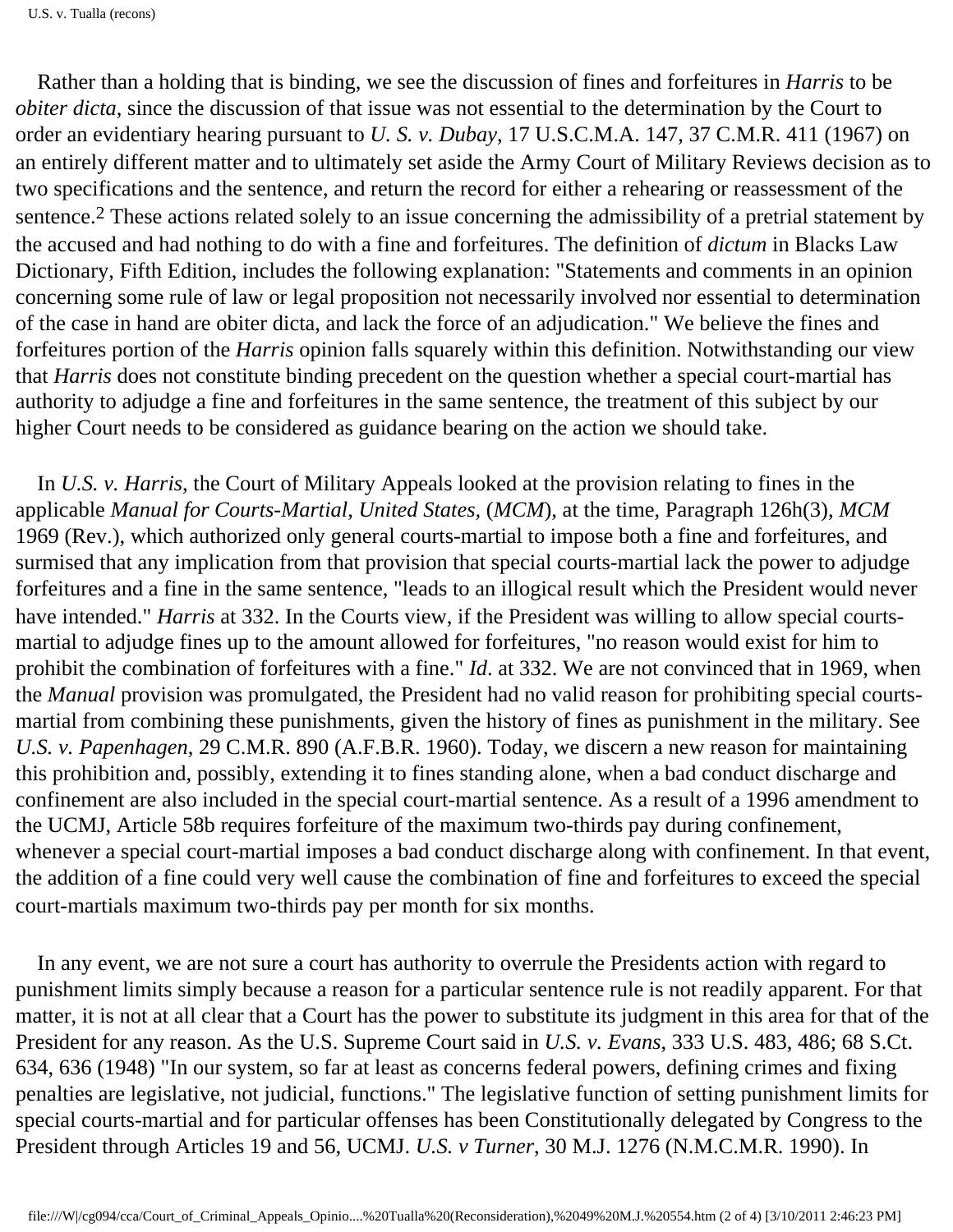U.S. v. Tualla (recons)

accordance with that authority, the President has set punishment limits for offenses and courts in the *Manual for Courts-Martial*. For example, in *MCM*, 1998, Part IV, Paragraph 10e(2)(b), the President has specified the punishment for an unauthorized absence of more than three days, but less than thirty days, as confinement for six months and forfeiture of two-thirds pay per month for six months. A punitive discharge has not been authorized. If a court-martial were to adjudge a bad conduct discharge for that offense, could an appellate court declare the President s failure to authorize a punitive discharge for such an offense illogical and, thereby, affirm the adjudged bad conduct discharge? I think not. My answer is the same for the fine and forfeitures situation we have here. If I am mistaken in this regard, and it is determined that Courts do, in fact, have the authority to invalidate an action of the President under Articles 19 and 56, then, what standard should be applied in taking such a step? The Supreme Court, in looking at whether to overturn an evidence exclusionary rule, promulgated by the President under his Article 36, UCMJ delegated authority, seems to have applied an "arbitrary or disproportionate" test for determining that Rule s efficacy. *U.S. v. Scheffer*, 118 S.Ct. 1261, 1264, 1266 (1998). Arguably, at least a standard of this sort should be met before a Court overturns a sentence rule.

 In *U.S. v. Harris*, supra, the Court of Military Appeals did not discuss whether it had authority to supersede the President s determination not to authorize the combined punishment of fine and forfeiture at a special court-martial. It also failed to discuss the standard to be applied in taking such a step, and, as Appellant has pointed out, the Court did not evaluate the history of *Manual for Courts-Martial* language with regard to this particular punishment nor did it address prior case law on the unlawfulness of combining fines and forfeitures. Appellant notes the initial language on this subject in the 1951 *Manual*  as stating that all courts-martial have the power to adjudge fines instead of forfeitures in all cases in which the applicable article authorizes punishment as a court-martial may direct. With respect to enlisted persons, however, a fine could be adjudged in lieu of forfeitures only if a punitive discharge was also adjudged. Paragraph 126h(3) and 127c, Table of Maximum Punishments, Section B, *MCM* 1951. The next *Manual*, in 1969, retained language empowering all courts-martial to adjudge fines instead of forfeitures, dropped the punitive discharge requirement for fines against enlisted, and authorized general courts-martial to adjudge fines in addition to forfeitures. It did not extend the latter authority to special courts-martial, however. Furthermore, that authority has not been granted to special courts-martial in any of the four *Manuals* subsequent to 1969. (*MCM* 1984, *MCM* 1994, *MCM* 1995 and *MCM* 1998). That the failure to grant such authority equates to prohibiting this kind of punishment is clear from the analysis of the pertinent Rule 1003b in Appendix 21 of these subsequent *Manuals*. The explanation for R.C.M. 1003b in the analysis appendix states that: "This subsection lists those punishments which are authorized, rather than some which are prohibited. This approach is simpler and should eliminate questions about what punishments a court-martial may adjudge." Appendix 21, Analysis of R.C.M. 1003b, *MCM* 1984, *MCM* 1994, *MCM* 1995, and *MCM* 1998. Clearly, the President has never authorized a special court-martial to combine a fine with forfeitures. Since the President has the Congressionally delegated legislative function to set punishment limits, we do not believe that we have the authority to depart from those limits, absent a binding higher court holding that invalidates the President s action. Accordingly, until such time as that happens, or the President issues a different Rule with respect to fines, we will adhere to our prior determination to set aside the fine in this case.

In light of the foregoing, and pursuant to our responsibilities under Article 66, UCMJ to affirm only